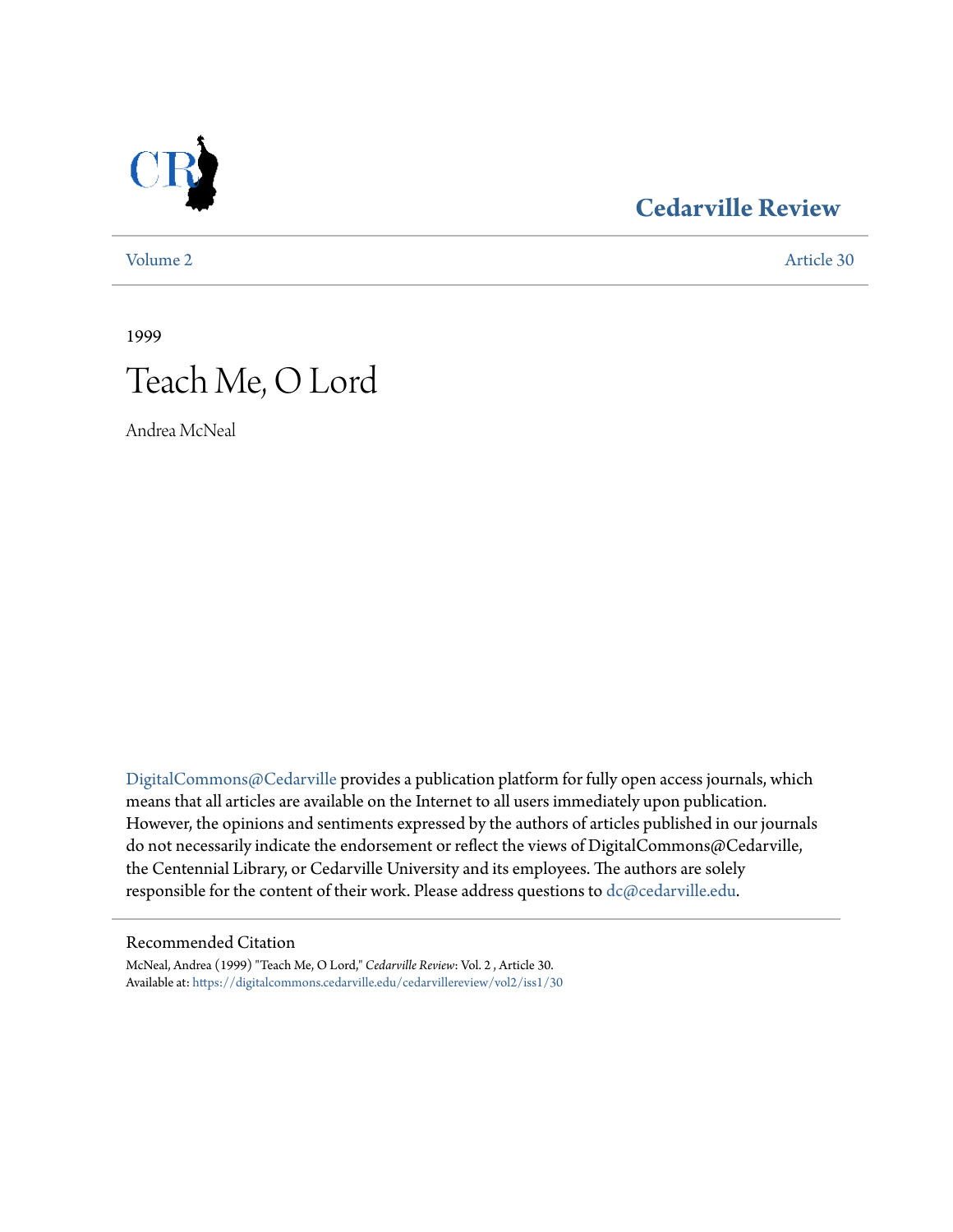## Teach Me, O Lord

Browse the contents of [this issue](https://digitalcommons.cedarville.edu/cedarvillereview/vol2/iss1) of *Cedarville Review*.

#### **Keywords**

Poetry

# **Creative Commons License**<br> **C** 000

This work is licensed under a [Creative Commons Attribution-Noncommercial-No Derivative Works 4.0](http://creativecommons.org/licenses/by-nc-nd/4.0/) [License.](http://creativecommons.org/licenses/by-nc-nd/4.0/)

Follow this and additional works at: [https://digitalcommons.cedarville.edu/cedarvillereview](https://digitalcommons.cedarville.edu/cedarvillereview?utm_source=digitalcommons.cedarville.edu%2Fcedarvillereview%2Fvol2%2Fiss1%2F30&utm_medium=PDF&utm_campaign=PDFCoverPages)



This poetry is available in Cedarville Review: [https://digitalcommons.cedarville.edu/cedarvillereview/vol2/iss1/30](https://digitalcommons.cedarville.edu/cedarvillereview/vol2/iss1/30?utm_source=digitalcommons.cedarville.edu%2Fcedarvillereview%2Fvol2%2Fiss1%2F30&utm_medium=PDF&utm_campaign=PDFCoverPages)